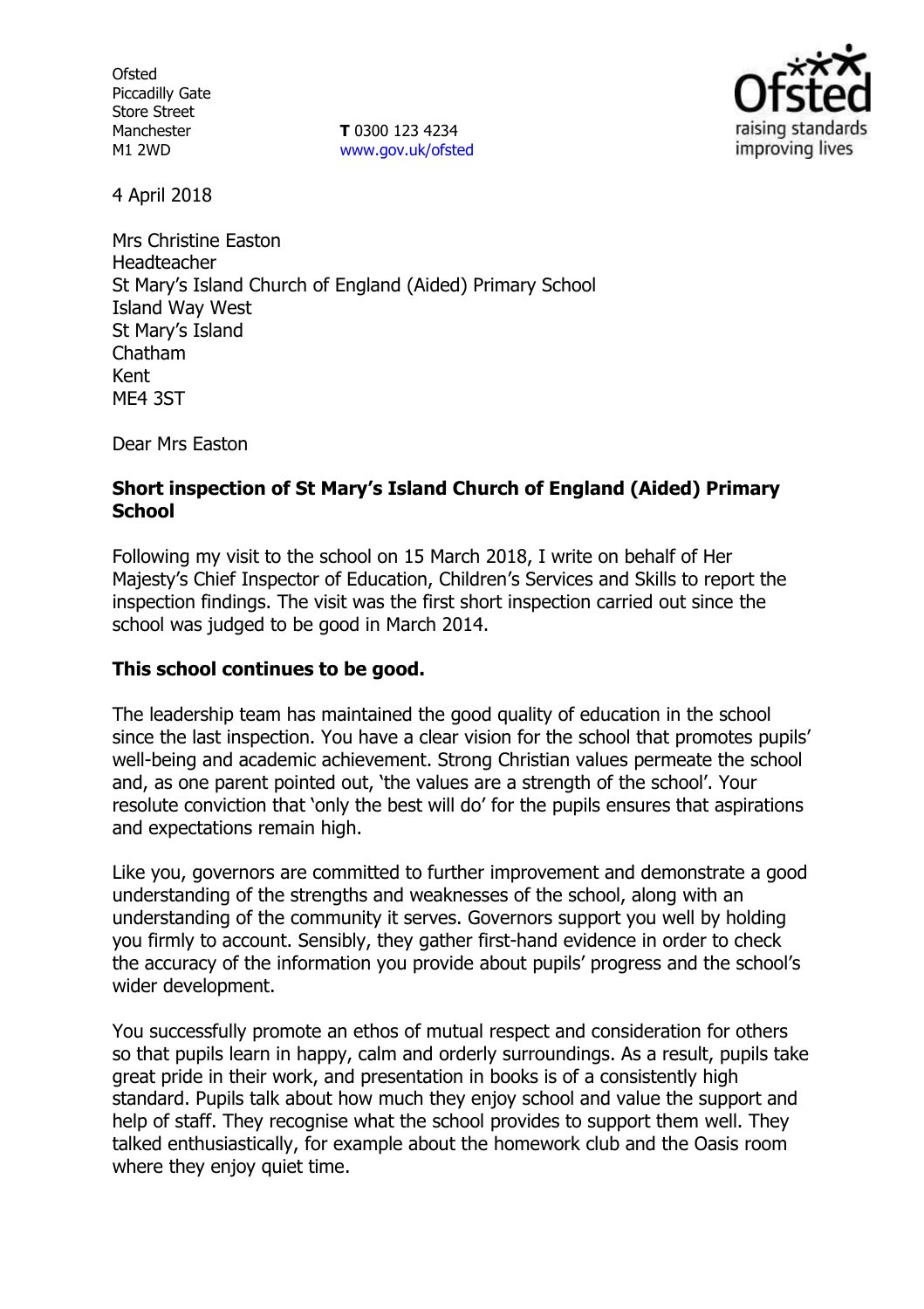

Positive relationships between adults and pupils give pupils confidence to talk about their learning and to challenge themselves further.

Children make a good start to their education in Reception Year, and successfully build upon this throughout key stage 1. At age seven, the proportion of pupils achieving the expected standard and greater depth remains steadfastly above the national average.

Parents and carers are happy with their children's education. Many parents commented on how approachable and friendly the staff are and how well staff know the children. For example, a parent spoke for many when she said, 'the headteacher does an exceptional job'. Another parent said, 'you can't fault what they do', when talking about what the school provides.

Pupils, including those who are disadvantaged and those who have special educational needs (SEN) and/or disabilities, enjoy coming to school. The success of your work to ensure that every child attends well is evidenced by the reducing number of unauthorised absences.

The school's curriculum is a strength. Your passion to ensure that pupils' horizons are broadened is shared by governors and staff. Work with local educational providers allows pupils many inspiring opportunities, for example in science, design and technology, and art. Strong provision for sport ensures that pupils know how to keep themselves healthy. The quantity and quality of work in pupils' books demonstrate the importance given to all the subjects covered. Parents' comments included praise for the breadth of children's learning.

You ensure that pupils' spiritual, moral, social and cultural development is promoted well throughout the school, supported strongly by Christian values. Regular charity work gives pupils an understanding of alternative cultures. All members of the school community are equally valued, cared for and supported. A Year 5 girl explained that when she joined the school in Year 4, 'they made me feel included I'm part of the class now'.

Following the previous inspection, you were asked to provide pupils with better opportunities to apply their writing and mathematical skills, and to promote pupils' positive attitudes to learning. Pupils' overwhelmingly favourable attitudes to school, and their success in writing, clearly show your success in these areas. You are right to continue a keen focus on the teaching of mathematics, particularly in key stage 2.

## **Safeguarding is effective.**

You and your leadership team ensure that all safeguarding arrangements are fit for purpose and records are detailed and accurate. The relevant recruitment checks are made, for example, and you are alert to wider issues of health and safety. This is exemplified by your skilful management of the current building work.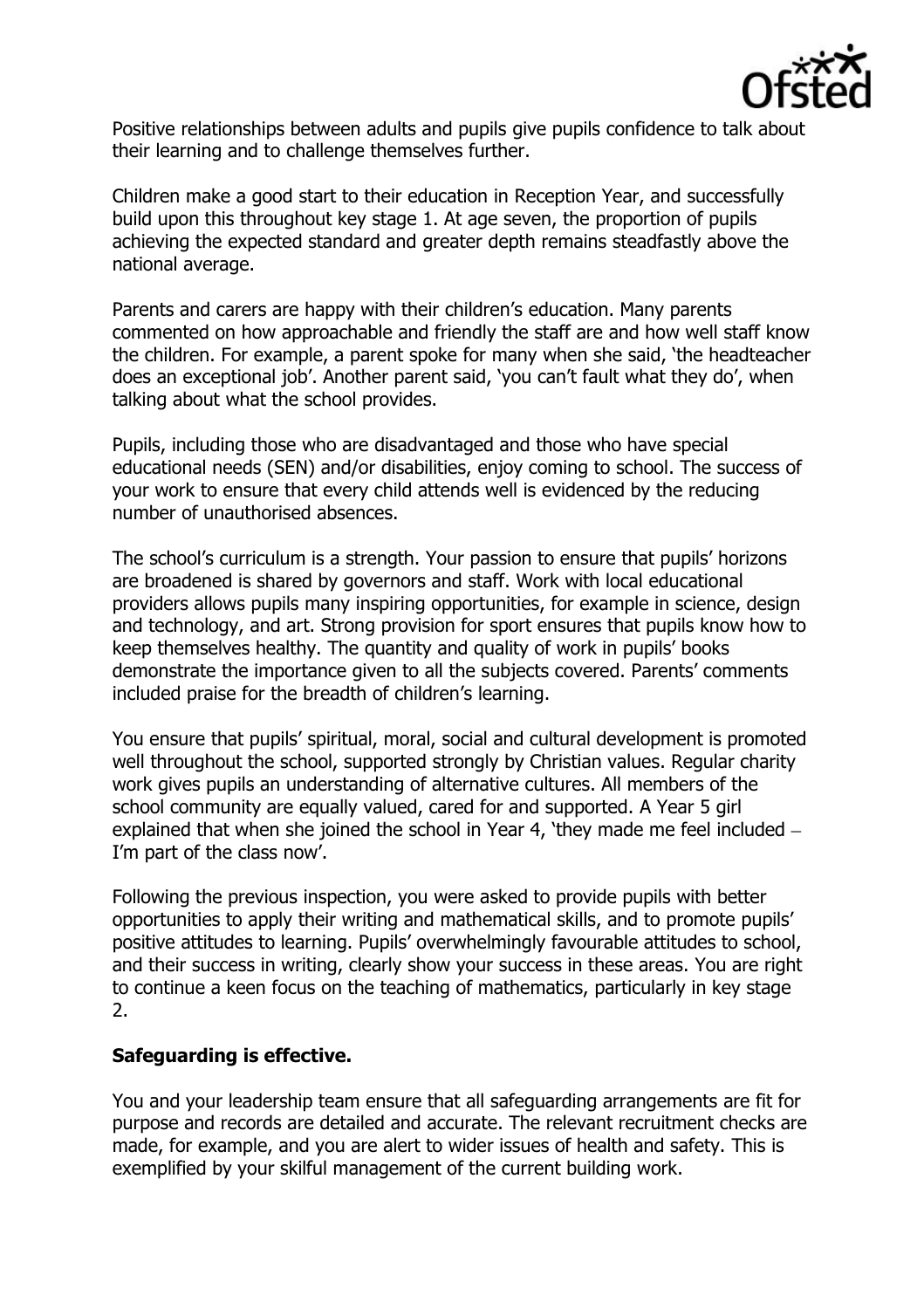

Pupils report that they feel safe. Pupils confirm that staff respond quickly to any worries they may have. Effective teaching ensures that pupils develop a good understanding of how to keep themselves safe, including when online.

Leaders ensure that all staff receive appropriate training, including in their duty to prevent extremism and radicalisation. Good-quality induction ensures that newly appointed staff are fully aware of their responsibilities. Staff know pupils very well and they are alert to any concerns, which they follow up swiftly.

The school seeks the support of other agencies when appropriate and is tenacious in ensuring that pupils receive the help they need.

# **Inspection findings**

- During this inspection, we looked closely at specific aspects of the school's provision, including the effectiveness of safeguarding, the quality of teaching in mathematics in key stage 2, and links between teaching and pupils' progress generally in key stage 2.
- In 2017, the proportion of Year 6 pupils achieving the expected and higher standards in reading and mathematics dipped below the national average, comparing disappointingly with the typically stronger results in 2016. In writing, the pupils' above average attainment was sustained at the expected standard.
- Characteristically, this dip galvanised you into taking swift, effective action. The new approach to the teaching of mathematics, which you introduced, and a stricter approach to key stage 2 pupils' reading, shows positive effects which you are rightly working to consolidate.
- After recent changes, you recognise the need to support new middle leaders in successfully promoting continuing improvement, particularly in key stage 2. Staff changes also affected the progress of some pupils for a time. You are wisely ensuring that, where necessary, pupils are successfully supported to make rapid progress and catch up.
- In key stage 2, pupils' progress in mathematics is improving. The new approach to the teaching of mathematics has brought valuable opportunities for pupils to tackle increasingly complex mathematical problems. Intensive staff training has equipped teachers to accurately identify and address gaps in pupils' understanding that might otherwise hold back their success.
- Leaders looked closely to find the reasons for the dip in key stage 2 pupils' outcomes last year. Well-considered improvements to teaching, particularly in reading and mathematics, are ensuring rapid improvements in current pupils' progress. These developments are also successfully supporting pupils who need to catch up after the recent period of staff changes.

## **Next steps for the school**

Leaders and those responsible for governance should ensure that: